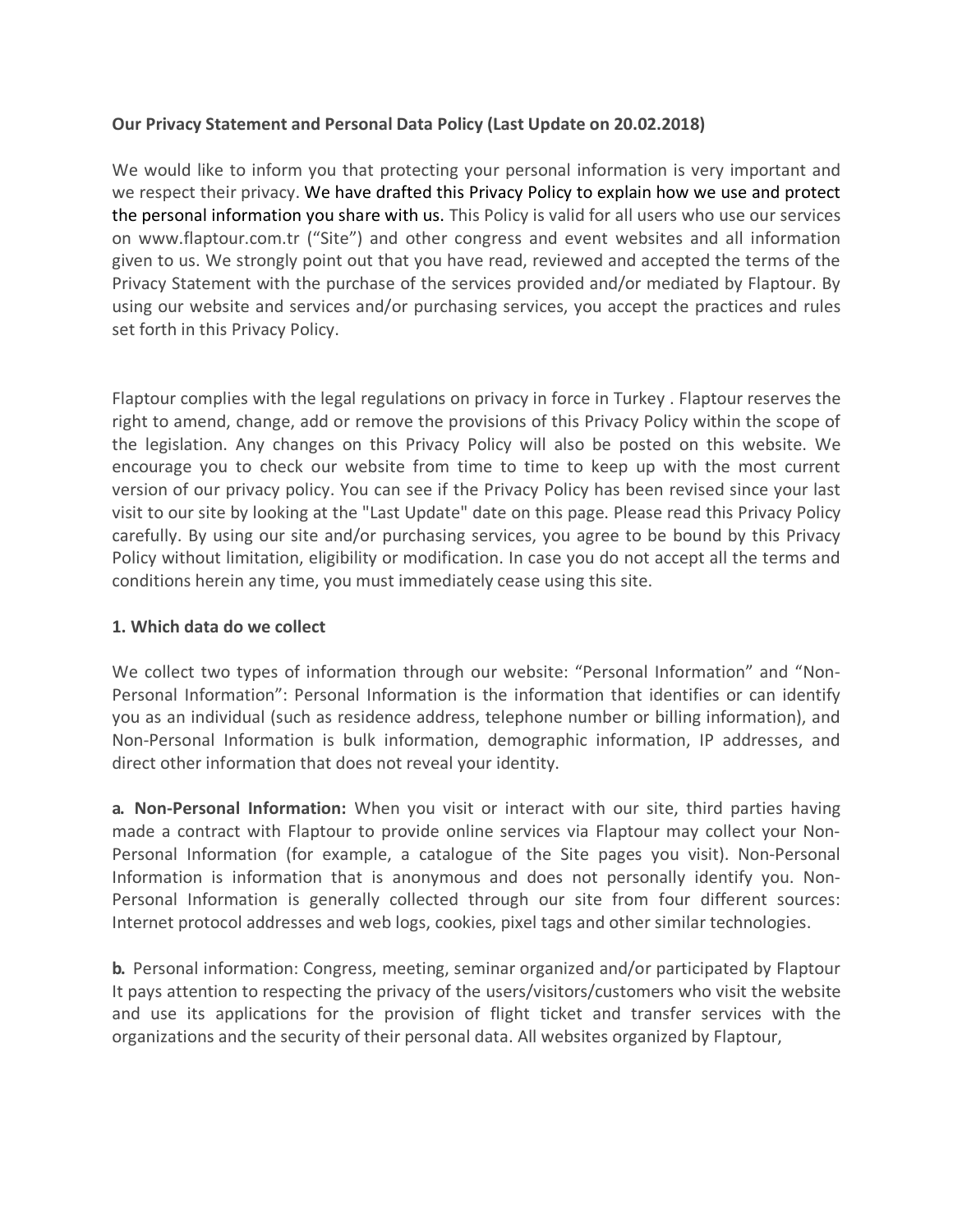# in particular www.flaptour.com.tr and all of its applications will be briefly referred to as the "Site")

Flaptour is responsible for the storage and security of personal data obtained about you. In addition, we wish to point out that your personal data cannot be forwarded to third parties without your consent and cannot be used for purposes other than those notified to you.

### **Users' Rights Regarding Personal Data**

As per Article 11 of the Personal Data Protection Law ("PDPL"), users and members may apply to the representative to be announced by Flaptour, and they have the following rights about their personal data:

Learn whether it is processed or not,

- · Request information if it has been processed,
- · Learn the objective of processing and whether it is used in compliance with this objective,
- · Know the third persons inland or abroad to whom the data is transferred,
- · Request for correction if it is deficient or processed wrong,

· Request for deletion / termination in the framework of conditions stipulated in article 7 of PDPL,

· Requesting notification of the transactions made in accordance with subparagraphs (d) and (e) above, to third parties to whom personal data has been transferred,

· Objecting to the emergence of a result against him by analysing the processed data exclusively with automatic systems,

· Demanding for the compensation of the damage in case of loss due to the unlawful processing of personal data.

The Data Controller representative to be appointed by Flaptour will be announced in the Data Controllers Registry when the legal infrastructure is provided and announced on the website www.flaptour.com.tr or the website organized by Flaptour in accordance with the legislation. About your personal data, if you want to refer to the rights you have as per Article 11 of PDPL or if you have any questions about your personal data, you can always contact us sending an email to kvkk@flaptour.com.tr

**2. How do we use the collected data?**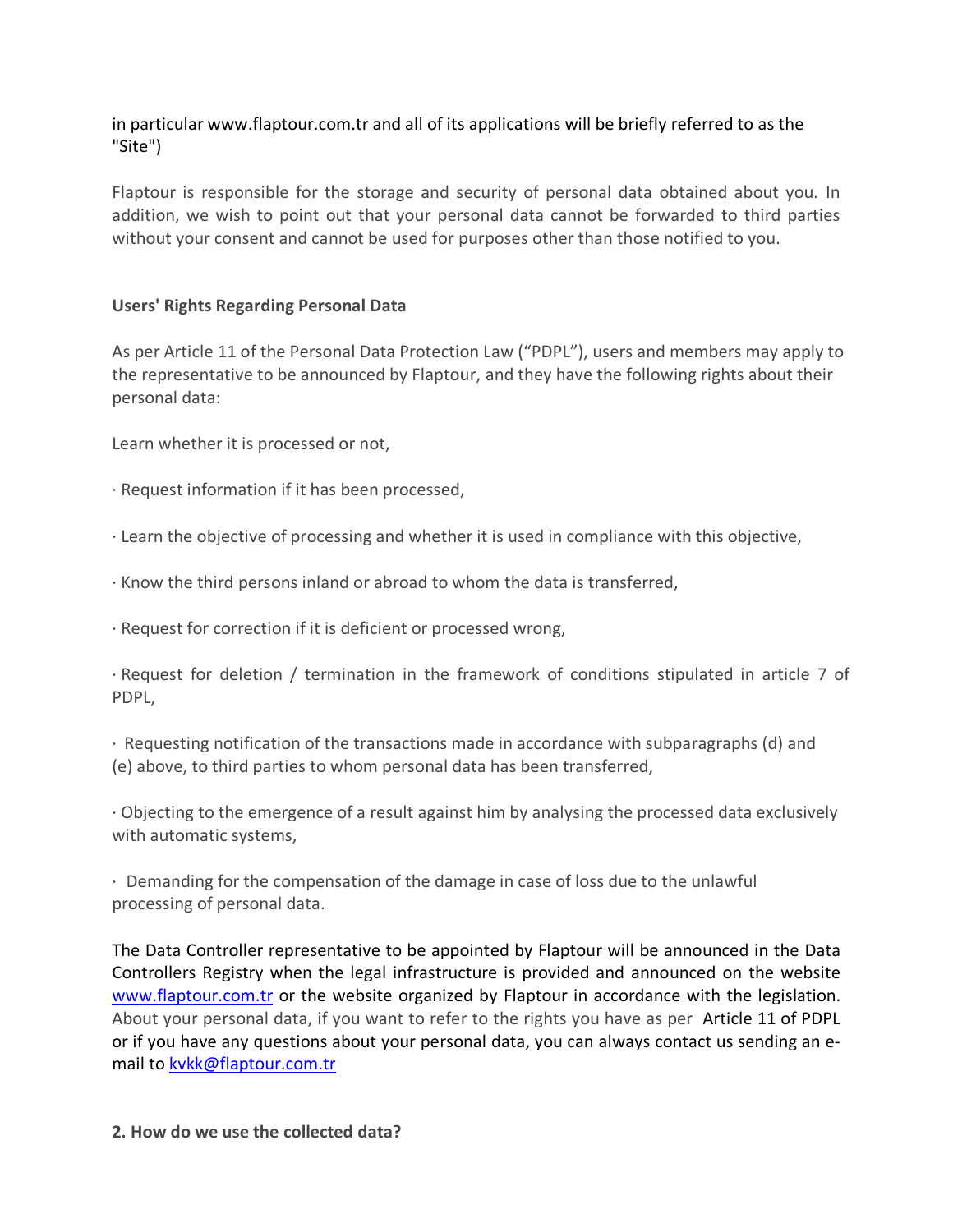We know that protecting the data you share with us is very important. We take appropriate security measures within the scope of the legislation to help protect this data from unauthorized access and disclosure. For example, we may access, procure, use, process and/or transfer your personal data within the scope of the legislation. We also encrypt credit card numbers and other sensitive information before your computers send them to ours. We also use firewalls to help prevent unauthorized access to your personal data.

You can feel safe while using our website. However, no system is completely secure. Although we take all necessary steps to protect your information, there is always the possibility that you may be out of security. For this reason, you should be very careful when carrying and disclosing your personal data. For example, avoid sending personal information by e-mail.

As a rule, although it is not possible to process personal data without the explicit consent of the person concerned, in the presence of any of the situations

"it is necessary to process the personal data of the parties to the contract, provided that it is directly related to the establishment or performance of a contract", "Data processing is mandatory for the establishment, exercise or protection of a right" , "It is mandatory for the data controller to fulfil its legal obligation", "the data subject has been made public by himself", "The data processing is mandatory for the legitimate interests of the data controller, provided that it does not harm the fundamental rights and freedoms of the data subject" and / or "it is clearly stipulated in the laws", it may be possible to process personal data without seeking the explicit consent of the person concerned.

#### **a. Non-Personal Information:**

**Since Non-Personal Information cannot personally identify you, we may use this information for any purpose. For example, we may use the visit hours to our website, the average time spent on our site in order to diagnose and administer our site and the problems with our servers, to analyse and improve our the features and functionality of our site.** In addition, we reserve the right to share this non-personal information that does not personally identify you with third parties for any purpose. We may also share this information with third parties who are not part of the Flaptour family for use for advertising purposes or in bulk or other ways that will not disclose any of your Personal Information.

**b. Explicit Consent to Personal and/or Special Personal Data:** Users of our website and/or persons who share personal data consent to the receipt, processing and domestic/international transfer of their personal/or special quality personal data by examining the "Information Text within the Scope of the Law on the Protection of Personal Data" published on our website.

By purchasing services such as congresses, meetings, seminars, accommodation, air tickets and field transfers organized by Flaptour, our customers will have given permission within the scope stipulated by the legal regulation accessing the "Confirmation Text within the Scope of the Personal Data Protection Law" on our website to receive, process and transfer domestic / international personal data of personal and / or special nature.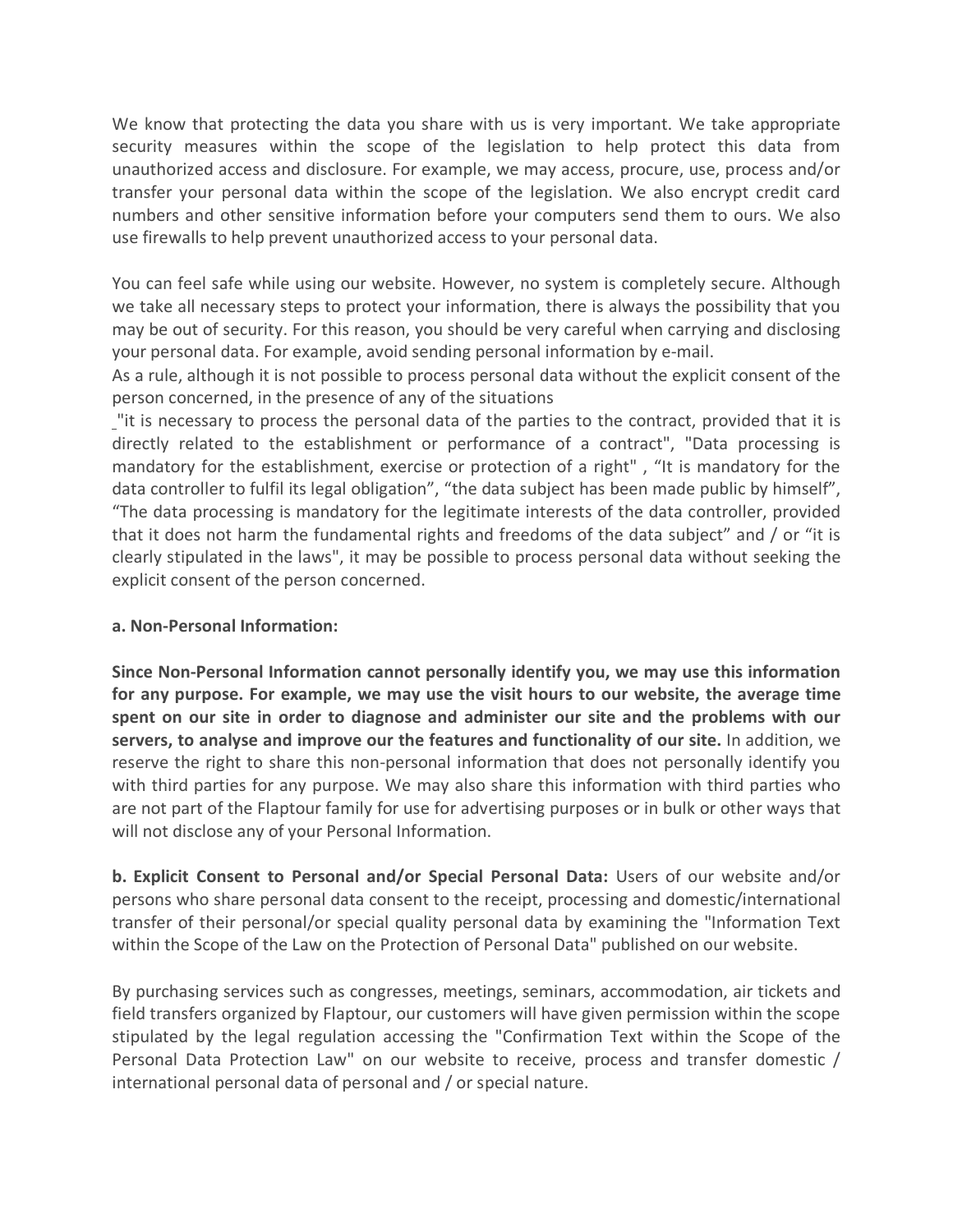If necessary permissions are not given for personal data, it should be taken into consideration that some features on the Site may not be available, the service may not be provided partially or completely, in other words, accommodation/flight ticket/area transfer purchase may not be possible. Without prejudice to the exceptions, it should not be ignored that the provision, processing and transfer of personal data is necessary for the provision of these services. In this context, user data remains outside the scope of PDPL. **Flaptour does not accept any responsibility and Flaptour has no responsibility for the inability to sell services due to the lack of necessary consent for the provision, processing and/or transfer of personal data.**

**How do we process your Personal Data?** Your personal and/or special quality personal data that we as Flaptour and our affiliates collect with your consent in the capacity of data controller, or through our websites and social media pages and/or all kinds of channels including but not limited to these, can be obtained, recorded, stored, stored, changed, updated, periodically checked, rearranged, classified, retained for the period required for the purpose for which they are processed or stipulated in the relevant law, can be shared with / transferred to private-legal persons with whom the company works, or public institutions and organizations that it is legally obliged to in case of legal or service-related actual requirements, and / or relevant 3rd person real person / legal persons residing in Turkey or abroad, insurance companies, banks, and may be transferred abroad or processed, including preventing its use, in case of legal or service-related actual requirements. In this respect, any kind of operation on your personal and/or private personal data that you share with our Company with your consent such as obtaining, recording, storing, preserving, changing, rearranging in whole or in part by automatic or non-automatic means provided that it is a part of any data recording system and disclosure, transfer, takeover, making available, classification or prevention of use will be performed by us in accordance with the Law.

**How do we collect your personal data?** Your personal data and/or data of special quality can be collected verbally, in writing or electronically with your consent through our website, sales and marketing department employees, collection forms, our website/social media/organizers/business partners and all kinds of channels.

**What is the Status of the Data Prior to the Publication of the Law?** As per the terms of the Law, "Your personal data processed before the publication date of this Law will be harmonized with the provisions of this Law within two years from the date of publication. On the other hand, consents obtained in accordance with the law before the publication date of the Law are deemed to have been accepted in accordance with this Law, unless a statement of intent is made to the contrary within one year. We would like state that Flaptour customers are deemed to have accepted the Terms of Use and Privacy Policy by purchasing services from Flaptour, and since there are detailed regulations in our Privacy Policies regarding the supply, processing and transfer of your personal and/or sensitive personal data, you have "lawful consent" given to us regarding your personal / or sensitive personal data that we have obtained and processed before the publication date of the Law. As per the Law, your consents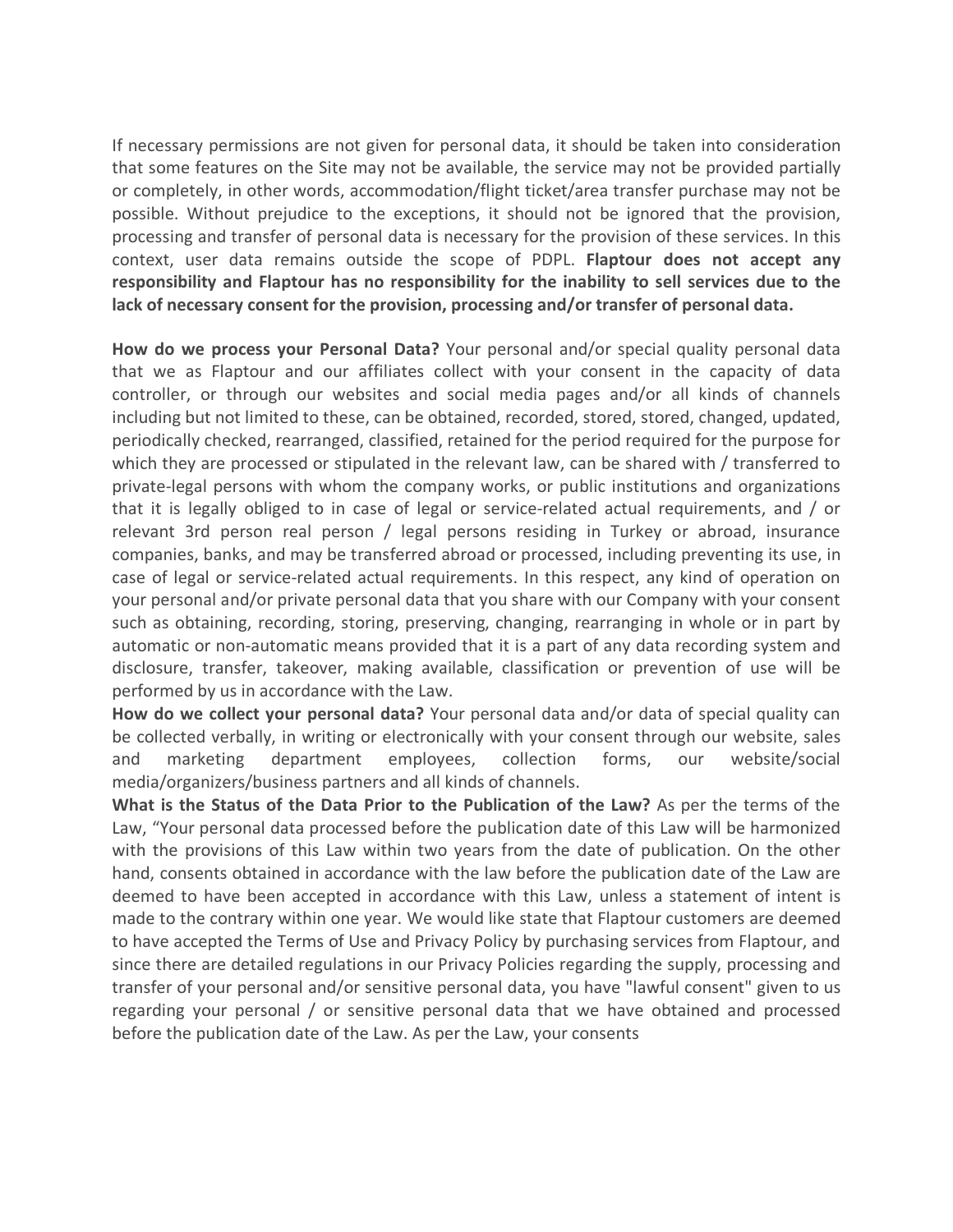are deemed to be compliant with the Law unless a contrary statement is made within one year. **What are the purposes and legal reasons for the processing of your personal data?** We will obtain and process your personal and/or sensitive personal data that you share with us in accordance with the Personal Data Protection Law No. 6698 and the relevant legislation in order to inform, market and distribute the service purchased from Flaptour, to perform the services we provide to our customers in accordance with the requirements of the contract and technology, and to improve the products and services we offer you.

In addition, in order to determine the information of the transaction owner to be used in all kinds of products and services within the scope of the legislation and record the identity, address and other necessary information in order to provide the service provided by our customers through Flaptour, to arrange all records and documents that will be the basis for the transaction in electronic or paper environment, complying with the information storage, reporting and notification obligations requested by the authorities, being able to provide the requested products / services and fulfilling the requirements and content of the service you request and the contract also constitute the purposes and reasons for the processing of your personal data.

As a rule, although it is not possible to process personal data without the explicit consent of the person concerned, in the presence of any of the situations

"it is necessary to process the personal data of the parties to the contract, provided that it is directly related to the establishment or performance of a contract", "Data processing is mandatory for the establishment, exercise or protection of a right" , "It is mandatory for the data controller to fulfil its legal obligation", "the data subject has been made public by himself", "The data processing is mandatory for the legitimate interests of the data controller, provided that it does not harm the fundamental rights and freedoms of the data subject" and / or "it is clearly stipulated in the laws", it may be possible to process personal data without seeking the explicit consent of the person concerned.

The details of the purposes of using and processing your personal data are summarized below;

**i. Site:** We may use the Personal Data you provide with your consent to improve the website based on your interests, show you the content you may be interested in, and display the content depending on your preferences.

**ii. Communication:** We may use your Personal Information with your consent to provide you with information about Flaptour and its services and promotions on behalf of some of our partners.

**iii. Administrative issues:** Flaptour reserves the right to contact you in the event of any changes to the Terms of Use and/or this Privacy Policy of our Site or to inform you about other administrative matters regarding our site (e.g. contacting you to facilitate, complete or confirm a transaction).

**iv. Fulfilling Requests and Facilitating Transactions:** In order to meet your requests and facilitate their processing (eg. buying a flight ticket) with your approval

Flaptour may use your personal data. On the other hand, in accordance with the legislation, "it is necessary to process the

personal data of the parties to the contract, provided that it is directly related to the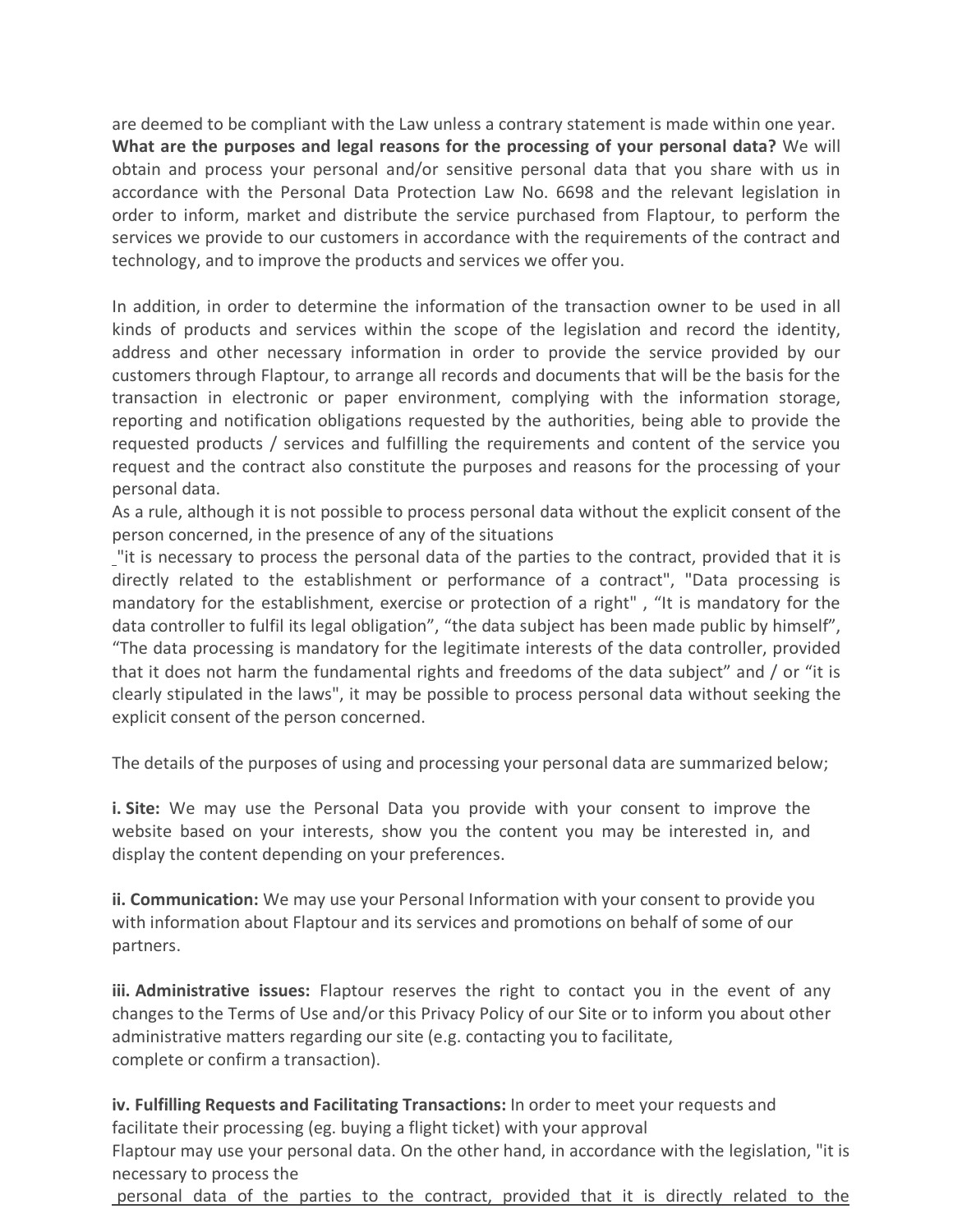establishment or performance of a contract", "Data processing is mandatory for the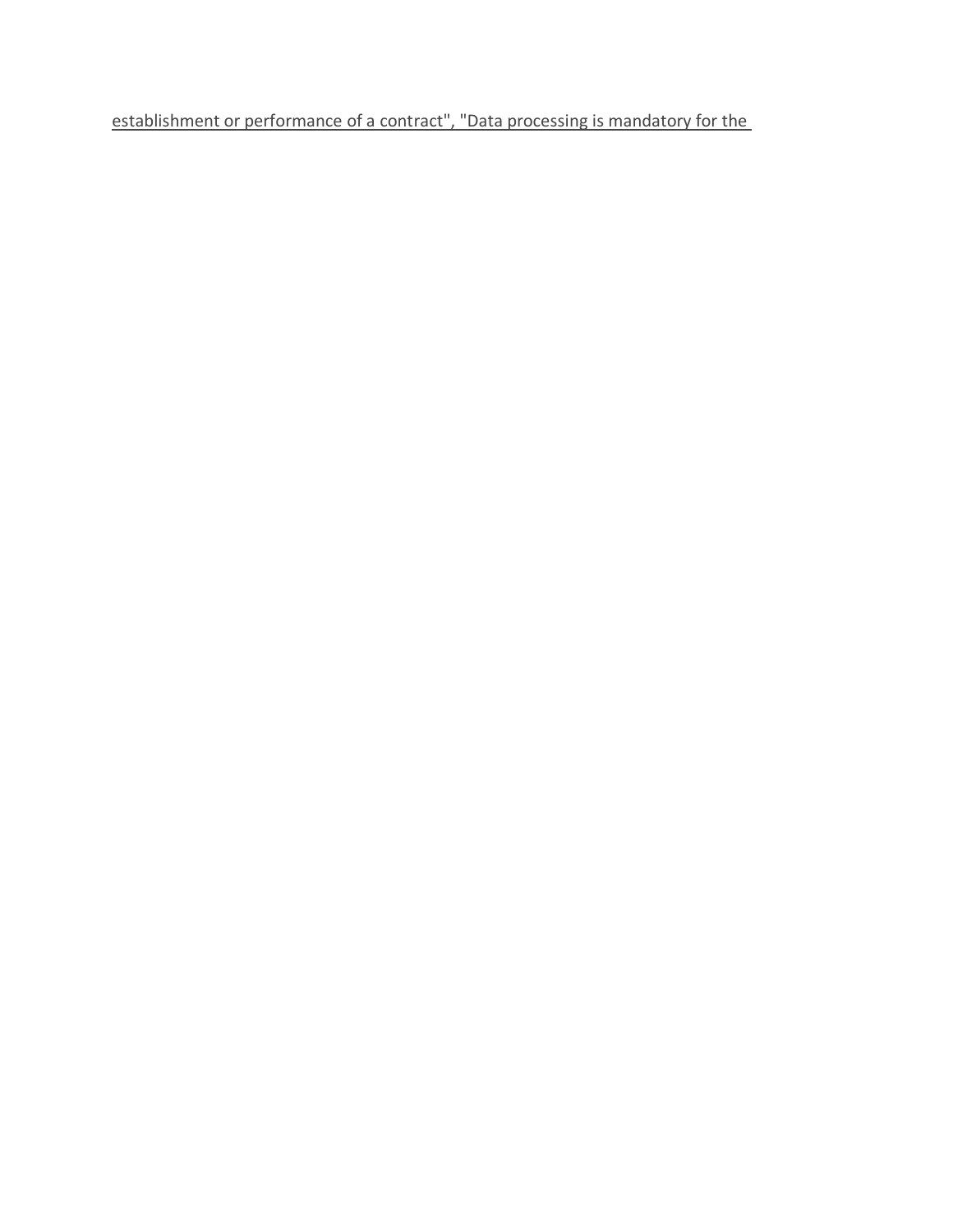establishment, exercise or protection of a right", "To fulfill the legal obligation of the data controller In case of any of the situations such as "obligatory to be processed by the data controller", "being made public by the data subject", "processing the data is compulsory for legitimate interests of the data controller, provided that it does not harm the fundamental rights and freedoms of the data subject" and/or "explicitly stipulated by the laws", It will be

**possible to process personal data without seeking explicit consent.**

**v. Special Processing Purposes:** We may also use your Personal Information, with your consent, for ad targeting, data analytics, audits, fraud prevention and other internal business purposes.

**vi. Shopping / Commercial Services:** When you purchase products through the Site, we may collect your credit card number, billing address and other information regarding that purchase (collectively, "Payment Information") from you with your consent. We will use the Payment Information you provide with your consent to bill you for your purchase and to process your purchase. When you give us your Payment Information, you authorize us to provide such information to third parties with your consent as and when necessary to confirm and fulfil your order (for example, to process your credit card number).

**vii. Share on social media:** Our site allows you to forward links of certain events announced or site features with your consent to others by e-mail or Social Media Services you believe will be interested.

#### **viii. Bulletin subscription:**

#### **c. Job Postings**

When you apply for a job and submit your personal information on our website, this information will only be used by Flaptour to evaluate your application and process your application. We may retain your personal information for a period of time with your consent to evaluate your application for current or future positions.

## **3. Information about the persons or organizations to which we can transfer your personal data:**

Persons/organizations to whom your personal and/or special quality personal data that you shared with us for the above-mentioned purposes can be transferred with your consent, our direct/indirect domestic/foreign affiliates, program-service partner persons and organizations that we receive services from/cooperate with to carry out our activities, banks, domestic / foreign organizations and other relevant third parties. In this context, we would like to emphasize that our Company, that collect your personal and/or private personal information, can share them with the banks it works with and/or other relevant third parties (car rental companies, insurance companies, courier/cargo companies and not limited to the service provided, depending on the scope of the requested service, related persons and organizations) and transfer them to the country and/or abroad.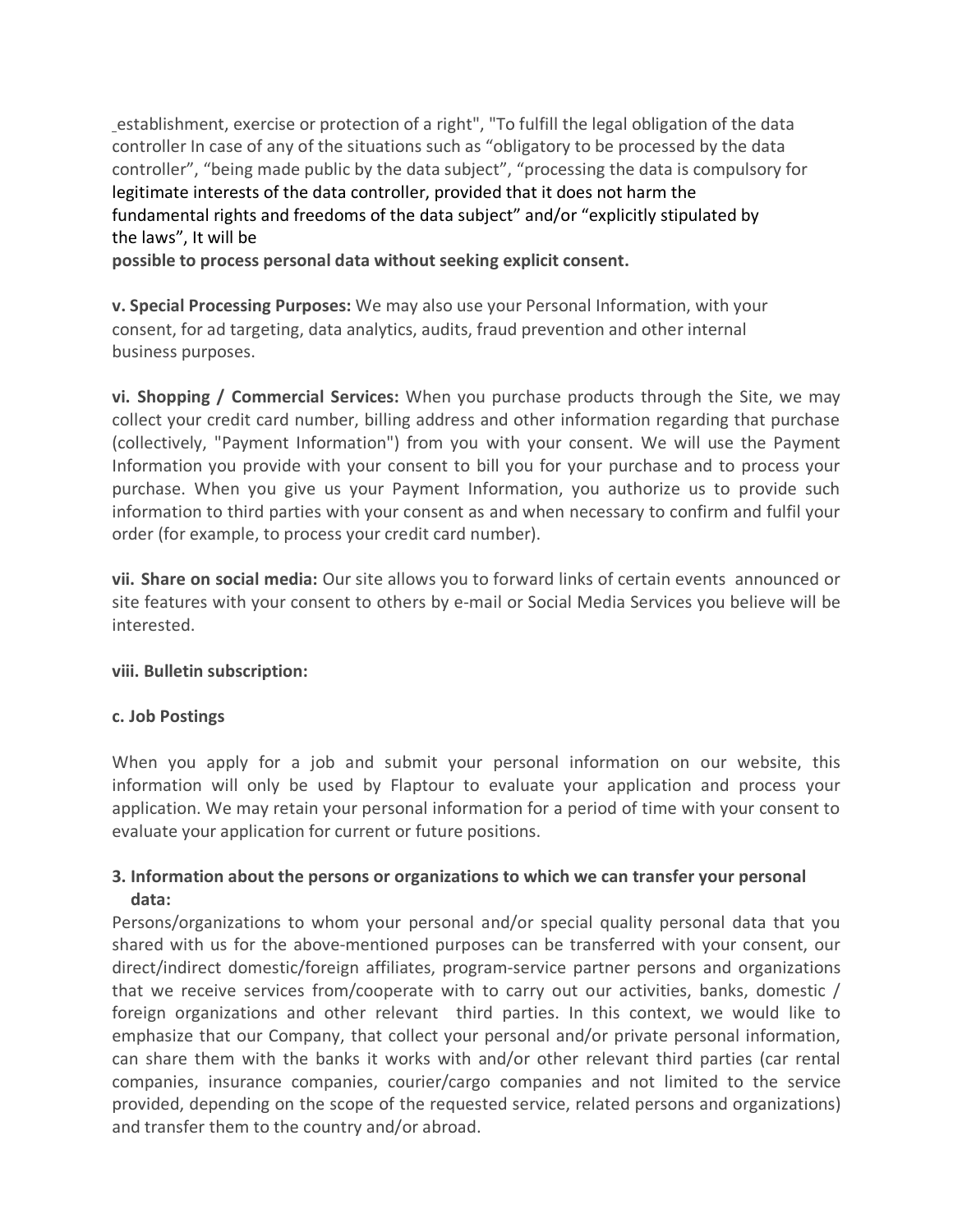**a. Communications with Affiliates:** Commercial electronic messages within the scope of the contract can be sent to you, provided that your prior consent is obtained. Since it is possible to obtain this approval in writing or by all kinds of electronic communication tools, we remind you that if you do not want to receive commercial electronic messages within the scope of the contract, you must remove the check mark in the "sending electronic message" section. You also have the right to reject receiving commercial electronic messages at any time without giving any reason. On the other hand, we also wish to point out that if you provide contact information for getting into contact with you, no separate consent will be obtained for changes in the services provided and/or commercial electronic messages for use.

In addition, it is legally possible to communicate for marketing, promotion and/or change services related to the same or similar services without obtaining a new consent if your consent is obtained during the provision of the service.

However, you reserve the right to refuse such communication and withdraw the permissions you have given in this context, and it will be sufficient to communicate your request to us by any means. If you choose to participate in the pre-approved e-mail system, our affiliates may also send you announcements and notices of events, products or services that may be of interest to you.

We would like to repeat that you can withdraw your prior consent at any time.

**b. Flaptour Service Providers:** We work with third parties as service providers, including but not limited to data analysis, credit card processing and other administrative tasks. If you use our services, we reserve the right to share your Personal Information with these third parties within the framework of your consent and to the extent necessary, in order to provide the relevant services. We take all reasonable measures to ensure that these third parties treat your Personal Information as we do, and third parties will be responsible for the protection of your personal data within the scope of the legislation.

## **c. Other purposes:**

We may share your Personal Information, exercise any right or objection, or waive them if there is a court order or similar investigation request, if there is a request for cooperation from an authorized government agency, to defend against legal claims, or in other cases where legally required to establish or enforce our legal rights.

## **4. Collection of Data by the Third Parties**

**a. Ads of the Third Parties:** Advertisements appearing on our site are served to you by our third party advertising partners. Third parties advertising on our site may set or recognize a unique cookie on your browser. Non-Personal Information about your site visits, such as the number of times you view an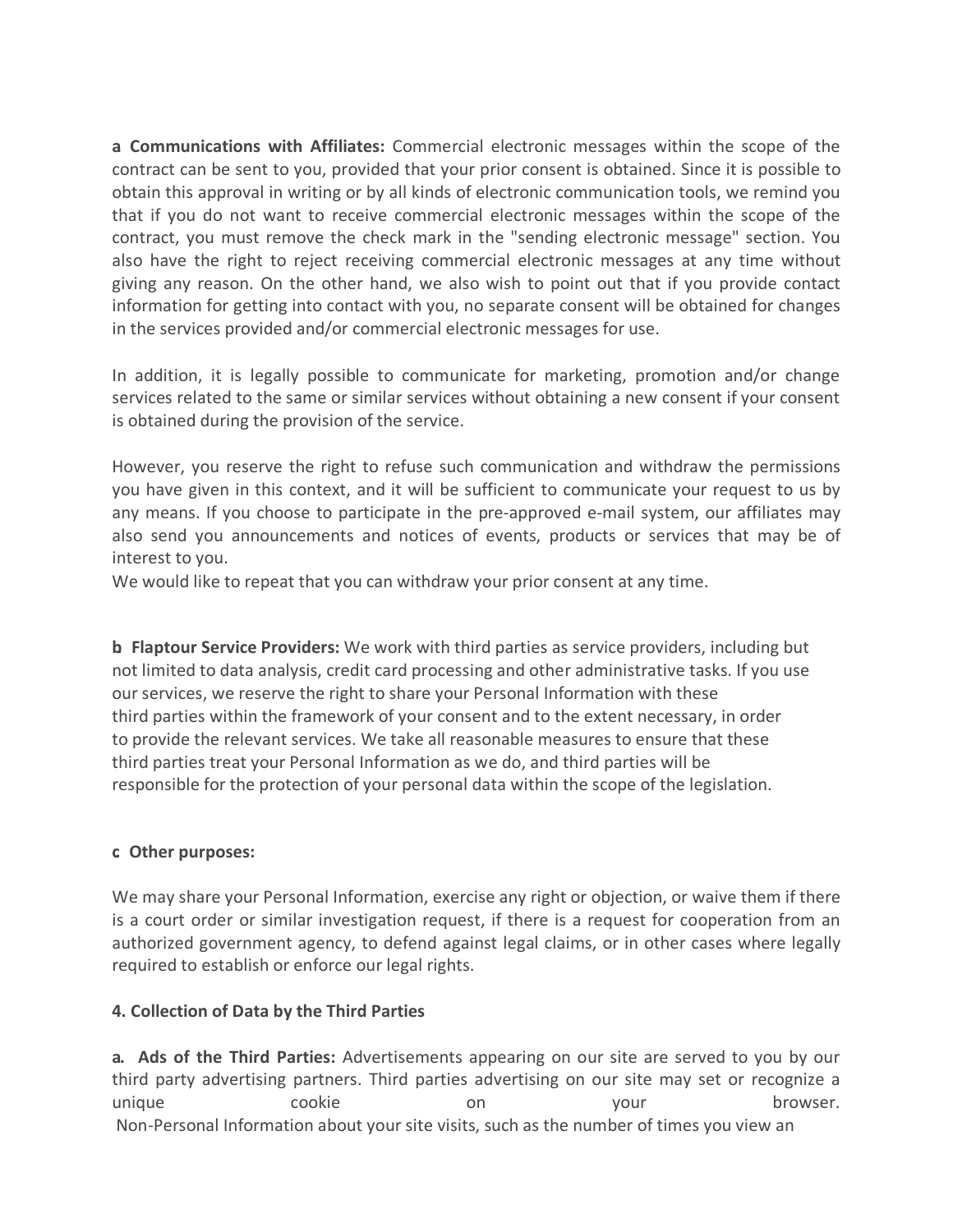ad, may be used to serve ads to you.

**b. Links to the Third Parties:** Our site may contain links to third party websites that are not owned or operated by Flaptour. We put these links only for your convenience only. Placing a link on our site does not mean that the site linked by Flaptour is secure and/or approved. If you provide your Personal Data to any such third party website, your transaction will be carried out by the website of that third party (not by www.flaptour.com.tr); and the Personal Data you provide will be collected by that third party and controlled by their privacy policy. Flaptour is not responsible for the privacy practices of these websites or the content of these third party websites, including their use of any Personal Data you provide to them. In addition, Flaptour is not responsible for the privacy practices or content of other linked websites, or the privacy policies and practices of third parties, or the "personal data" collected, processed, transferred or used by third parties.

### **5. Policy for Pre-approved Options With Your Consent**

**Elaptour Communications:** Once you have provided Flaptour with your personal information and given your consent, you may be asked, at Flaptour's discretion, to indicate whether you are interested in receiving information about special offers relating to the Site, our Flaptour advertisers and our partners. We may occasionally send you marketing communications when you choose to sign up to receive these communications. We also remind you that you are entitled to unilaterally withdraw from receiving these communications at any time.

You can any time choose not to receive weekly information and promotional emails. You also have the right to opt out of receiving these messages in the future by clicking on the "unsubscribe" link in the emails we send you. It can take up to 3 business days for us to process a deregistration request.

We may send you e-mail communications regarding services you have purchased from Flaptour, even if you have opted out of receiving event and promotional emails from us. These may be emails regarding the status of your transaction, delivery of your vehicle, and customer service with up-to-date information about your vehicle.

Note that unsubscribing from email communications will only affect future communications you receive from us. If we have sent your information to a third party with your consent before you change or update your preferences, you may also need to change your preferences regarding that third party.

**b. Communications with Affiliates and Third parties:** As the case may be, at Flaptour's discretion and with your consent, you may be given the opportunity to sign up for our affiliates and/or third parties' contact lists. If you choose to accept any such offer(s), we may share all Personal Data you provide to Flaptour for these purposes with our affiliates or these third parties, with your consent and